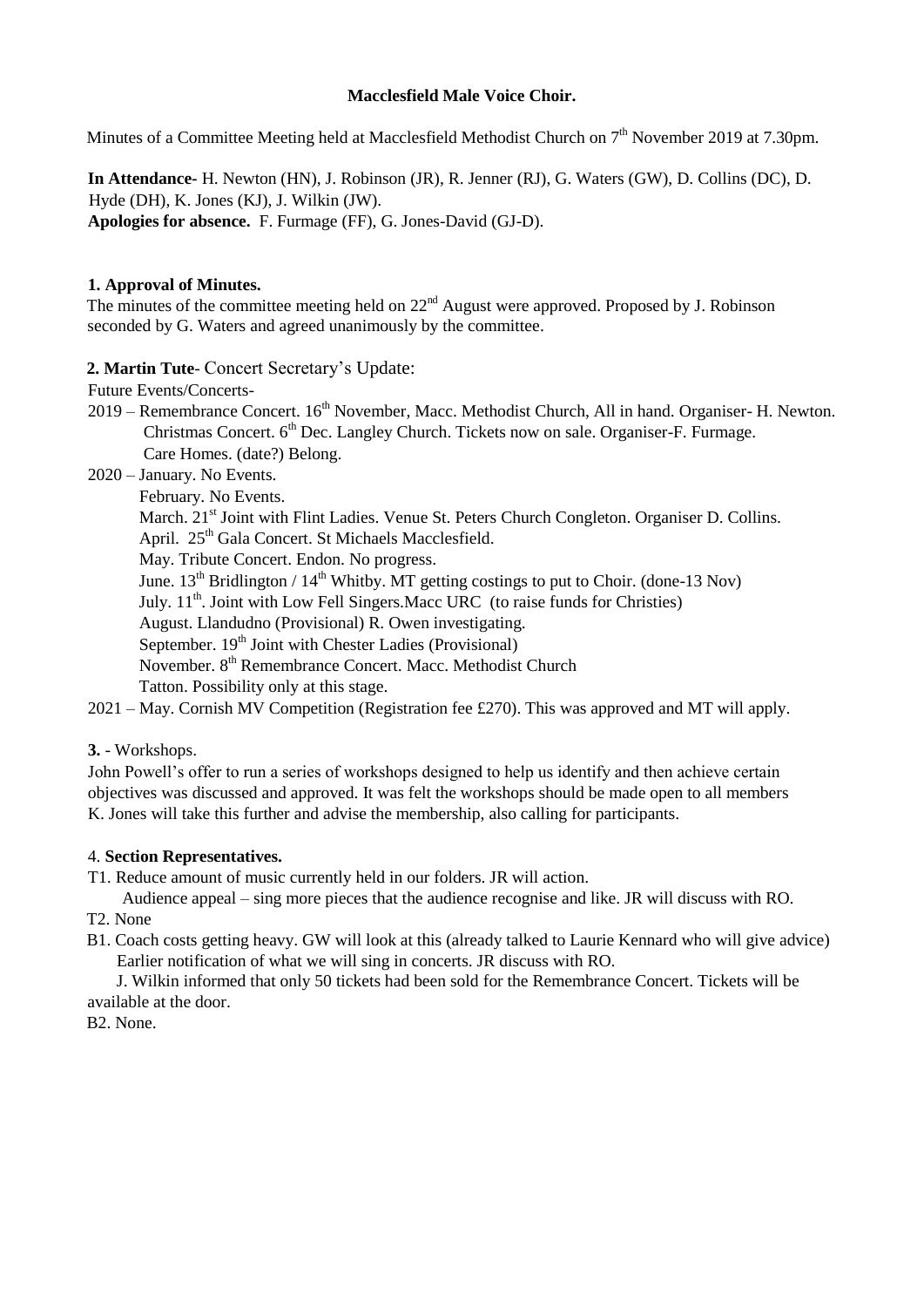## **5. - Financial Update. R.J.**

*As at 3rd Nov the balance was £19353.33, This includes: a) £8000 ring- fenced for Uniforms, b) £1000 Christmas Dinner monies. This represents a running balance of £10353.33 for ongoing operation.* 

*There are no outstanding payments or receipts, so this gives us a healthy balance.* 

*For the remainder of 2019 there is only one anticipated income, Langley £350. There are several anticipated outgoings; Music Team, Broken Cross MC, being the most notable.* 

*Remembrance and Chester Ladies are considered as nett zero (Remembrance should cover its costs and provide a donation, Chester Ladies all costs being covered by Chester Ladies. There is no fee it's on a return concert basis).* 

*Our one Care Home visit will incur music team costs.* 

*My forecast for nett expenditure to end 2019 is based on the forgoing and having only two rehearsals post Langley.* 

*Nett spend is forecast at £1960 which would give us a carry forward balance of circa £8000 for 2020. This is* better than forecast largely because of the financial success of Wilmslow and higher than forecast nett *contributions from Chapel Ladies concert and the IoM tour.*

*With anticipated expenditure in early 2020 forecast at circa £3000 then the subs uplift has recovered our target of a running balance of c£5000.*

*As mentioned, Wilmslow was an outstanding financial success nett contribution £2177. On behalf of the wider Choir I thank Dave Collins and Keith Jones for their significant efforts on this one.*

RJ will write an email to be sent out giving the background to his decision to hold 2020 subs to £150.

## **6. – Uniforms. Review of progress RJ & DH.**

The process will involve 4 stages: 1) Discovery / 2) Analysis / 3) Suppliers & Pricing / Submit Recommendation.

Project steering group is in place and active.

The Committee commended this excellent start.

# **7. – Events Diary.**

GW proposes to change the format that we issue to Members, etc. The current one is fine as an internal 'planning doc'

**8 - K.I.T. List. GW** As part of our efforts to keep-in-touch [K.I.T.] with ex-members, Patrons, etc GW has opened a KIT group on the Choir Gmail account.

#### **9. – Recruitment.**

DH - Membership is now falling. By 2030, without action, our membership could be down to 20 or worse. We must now act in order to attract people in the New Year. As a committee we need to up our efforts by:

- 1) The approval/amendment of the £50 initiative.
- 2) The approval/amendment of the wording/design of the poster.
- 3) I'll get someone to print the posters.
- 4) Poster placement in libraries/other places.
- 5) Speak to music departments in schools/colleges in Macc/Wilmslow/Congleton and ask them to place posters and sell it to students.

It was also agreed we should continue to try to find a Recruitment Officer. JW will draft a 'call to arms' which will go out to all members urging them to help.

We should consider reduced subs for students.